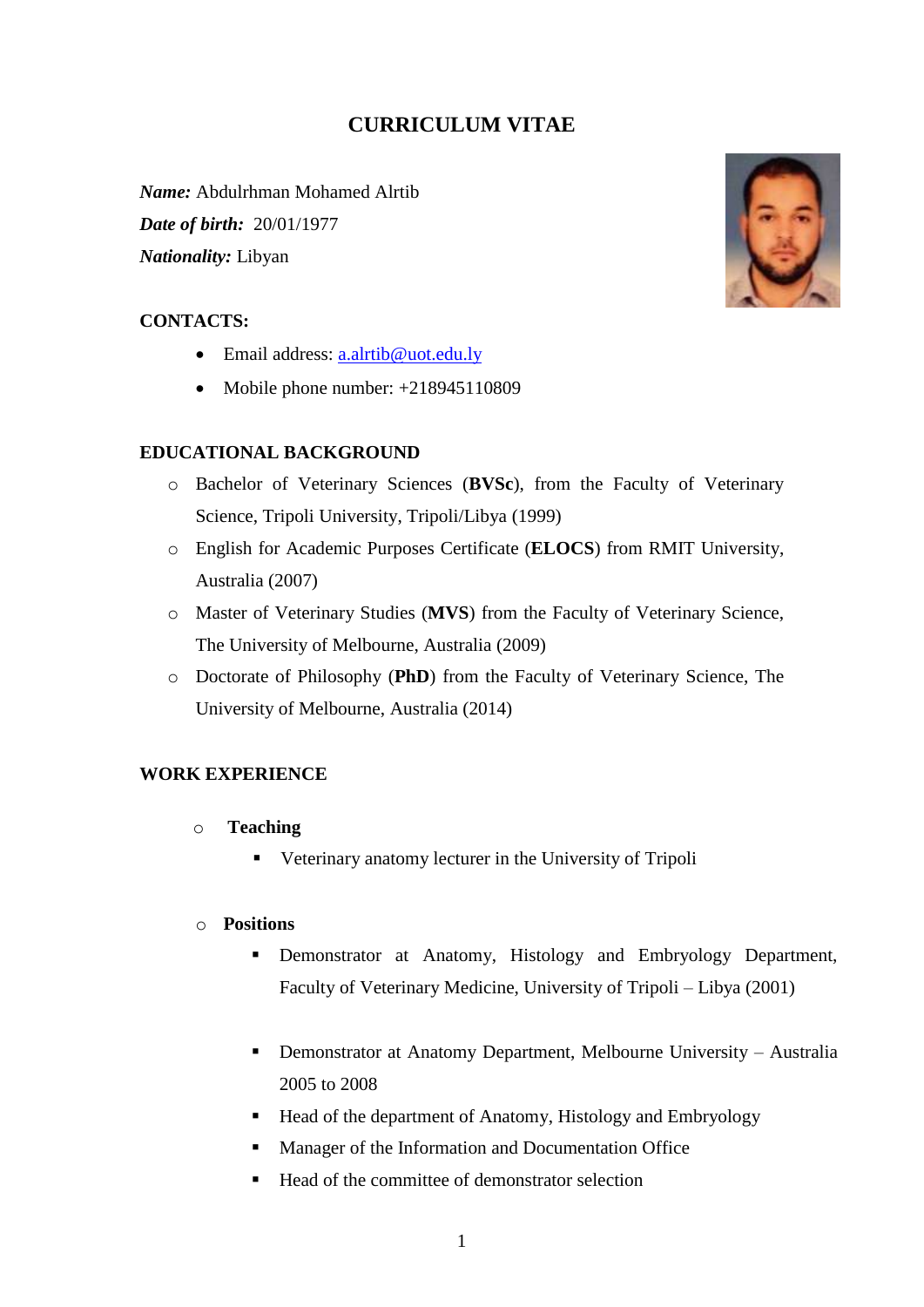■ Exam supervision committee

# o **Courses and Training:**

- Statistics for Scientific Research, University of Tripoli Libya 2005
- Reference management software (Mendeley), University of Tripoli 2016

# o **Skills**

■ Computer skills including excel, word …….ect.

# **RESEARCH INTEREST**

- o Diagnostic imaging
	- $\blacksquare$  X-ray
	- $\blacksquare$  CT
- o Bone morphometry
	- **Morphometry of equine fetlock joint**
	- Bone morphometry that can be taken on radiographic images
	- Bone morphometry that can be taken directly on animal skeletons

# **PUBLICATIONS**

# *Paper in scientific journals*

- 1. Alrtib, A. M., Philip, C. J., Abdunnabi, A. H., and Davies, H. M., 2013: Morphometrical Study of Bony Elements of the Forelimb Fetlock Joints in Horses. Anatomia, Histologia, Embryologia, 42, 9-20.
- 2. Alrtib A. M., Oheida A. H., Abushhiwa M. H. and Davies H. M. S., 2015: Metacarpophalangeal Joint Angle Measurement in Equine Forelimbs. Journal of Veterinary Advances, 5(2): 831-840
- 3. Oheida A. H., Anderson G. A., Alrtib A. M., Abushhiwa M. H., Philip C. J. and Davies H. M. S., 2016: Carpal Parameters on Dorsopalmar Radiographs of the Equine Carpus. Journal of Veterinary Advances, 6(6): 1258-1268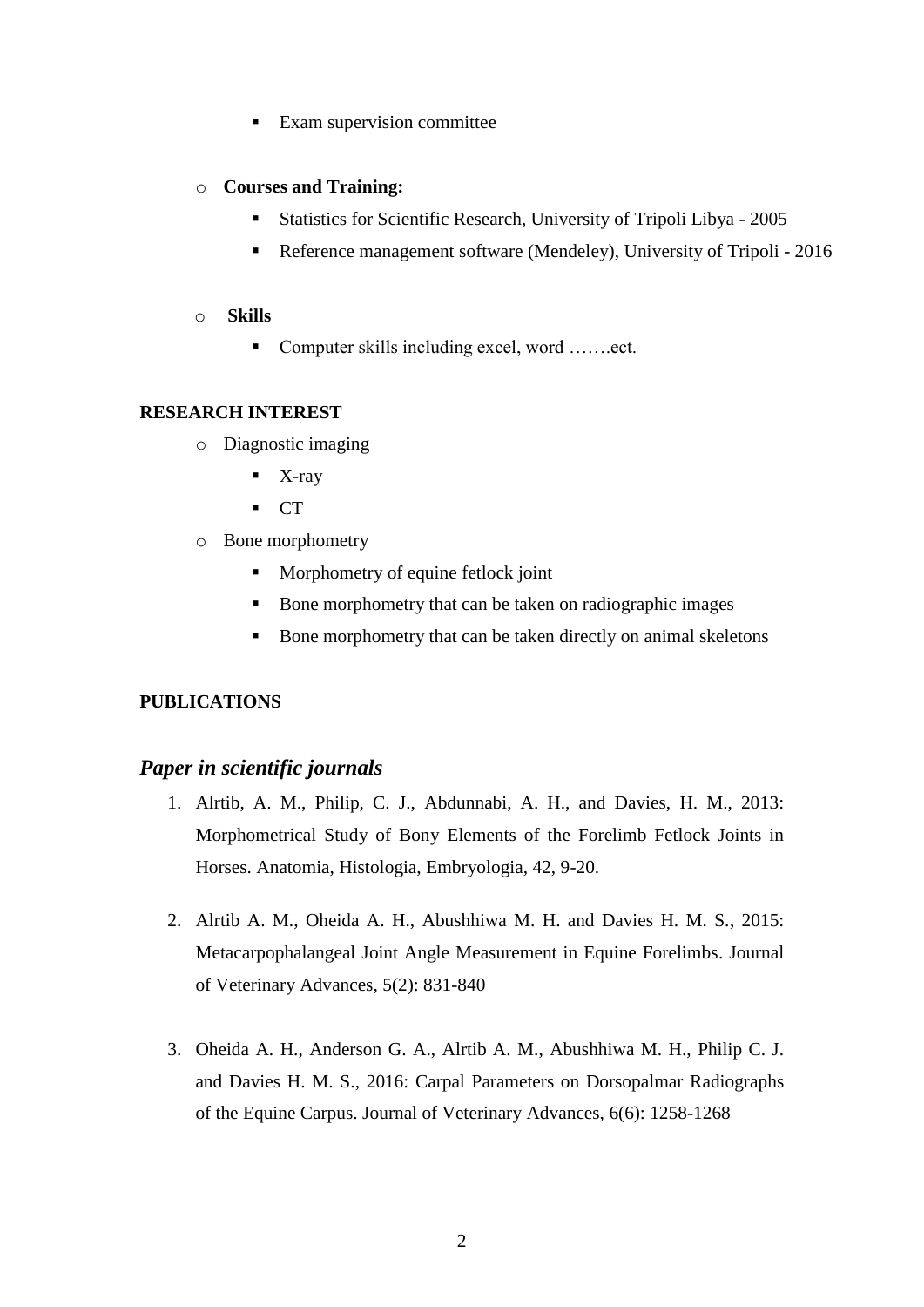- 4. Samir K. Tmumen, Emad M. Bennour, Younes A. Almusrati, Abdulrhman M. Alrtib, Essam B. Alhemali and Mohamed H. Abushhiwa, 2016: Amputation at the Mid Femur of a Libyan Doe. Libyan Journal of Veterinary and Medical Sciences, 2(1): 27-28
- 5. Oheida A. H., Anderson G. A., Alrtib A. M., Abushhiwa M. H., Philip C. J. and Davies H. M. S., 2017: Effect of Limb Rotation on Radiographic Measurements of Carpal Parameters in the Equine Carpus. Journal of Veterinary Advances, 7(3): 1392-1402
- 6. Fahima A Alnagar, Mansur E Shmela, Abdulrhman M Alrtib, Fathia M Benashour, Amal O Buker, Anwar M Abdalmula, 2016: Health adverse effects of formaldehyde exposure to students and staff in gross anatomy. International Journal of Scientific Research and Management, 6(2): 27-36
- 7. Abdulrhman M. Alrtib, Aiman H. Oheida, Ali O. Booker, Aiman A. Shalgum and Helen M.S. Davies, 2018: Relative Density of The Bony Components of The Fetlock Joint in Thoroughbreds. Libyan Journal of Veterinary and Medical Sciences, 4(2): 1-5
- 8. Aiman H. Oheida, Abdulrhman M. Alrtib, Aiman A. Shalgum, Mansur E. Shemla, Mohamed A. Marzok, Helen M.S. Davies, 2019: Radiographic Comparison of Carpal Morphometry in Thoroughbred and Standardbred Race horses. Alexandria Journal of Veterinary Sciences, 61(1): 74-82
- 9. Abdulrhman M. Alrtib, Aiman H. Oheida, Mohamed H. Abushhiwa, Helen M.S.Davies, 2019: Fetlock Parameters Development on Dorsopalmar Radiographs in theEquine Forelimb. Journal of Advanced Veterinary Research, 9(2): 49-55
- 10. Mohamed H. Abushhiwa, Osma K Sawesi, Khaled A. Milad, Aiman. A. Shalgum and Abdulrhman M. Alrtib, 2019: Successful Anatomical Access for Surgical Removing of the Distal Fracture of Splint Bones in Thoroughbred Horses (Case Study). Al-Mukhtar Journal of Sciences, 34(2): 84-90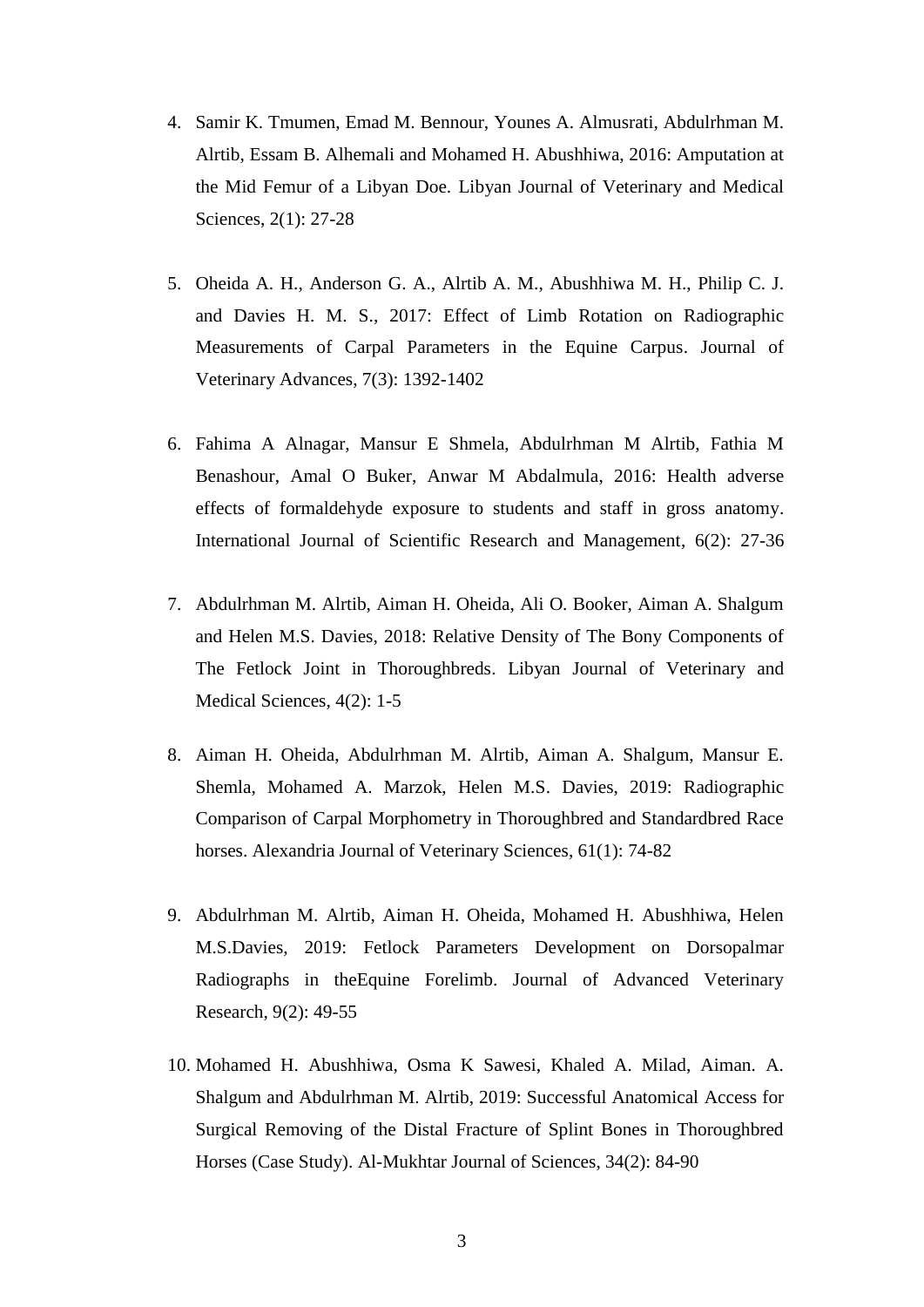- 11. Mohamed H. Abushhiwa, Seham A. Al-Azreg, Samer K. Tmumen, Abdulrhman M. Alrtib, Abdulkareem K. Elbaz, Mahir A. Kubba, Al-Asayed R. Al-Attar, and Emad M. Bennour, 2019: Clinical, radiological, and pathological findings of primary nasal osteosarcoma in a Libyan cat. Open Veterinary Journal, 9(4): 331-334
- 12. Mohamed H. Abushhiwa, Adulrhman M. Alrtib, Ataher N. Almashregi, Mouna A. Abdunnabi, Mansur E. Shmela, Emad M. Bennour, 2021: Patellar luxation in Hejazi goats. Open Veterinary Journal, 11(2): 295-300
- 13. Abdulrhman M. Alrtib, Aiman H. Oheida, Mohamed H. Abushhiwa, Helen M.S.Davies, 2021: Effect of limb rotation on measurements of equine metacarpophalangeal radiographs. Mansoura Veterinary Medical Journal, In Press.
- 14. Oheida A. H, Alrtib A. M., Abushhiwa M. H., Philip C. J. and Davies H. M. S., 2021: Carpal Morphometry in Normal Horses and Horses with Carpal Bone Pathology. Alexandria Journal for Veterinary Sciences, 72 (1): 1-8
- 15. Mohamed H Abushhiwa, Taher N Elmeshreghi, Abdulrhman M Alrtib, Emad M Bennour, Aiman H Oheida, 2022: [First phalanx exostosis in traditional](https://www.ajol.info/index.php/ovj/article/view/224840)  [equestrian horses in Western Libya.](https://www.ajol.info/index.php/ovj/article/view/224840) Open Veterinary Journal, 12 (1): 69-74

# *Paper in conference proceedings*

- 1. Abdulrhman M. Alrtib, Christopher J. Philip and Helen M. S. Davies, Morphometrical study of bony elements of the forelimb fetlock joints in some equine breeds. The 8th International Conference on Equine Exercise Physiology, Cape Town, South Africa, November 2010.
- 2. A. M. Alrtib, Fetlock joint angle measurement in equine forelimbs, The Australian Veterinary Association Annual Conference, Adelaide, Australia, May 2011.